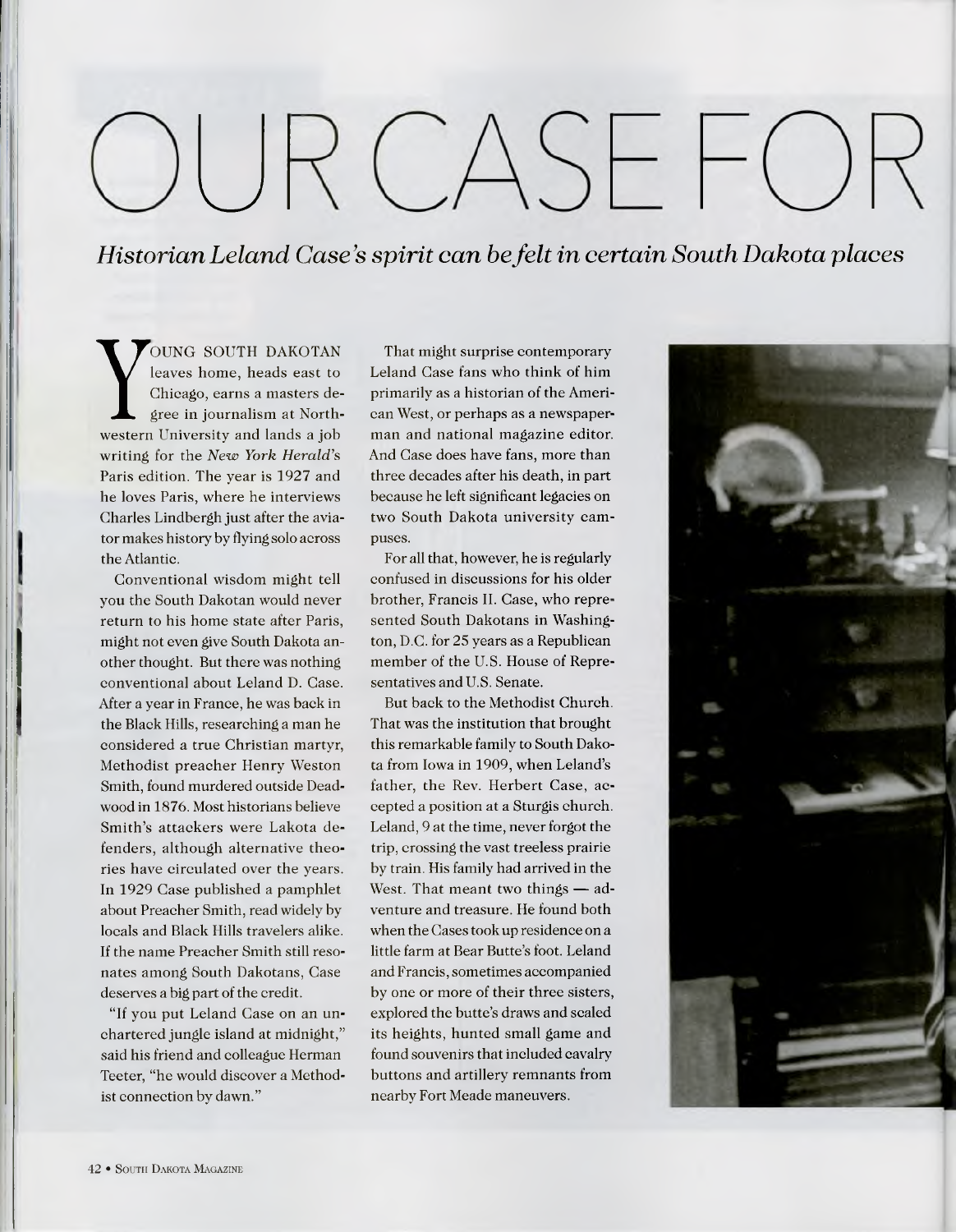# HISTORY

#### **PAUL HIGBEE BY**

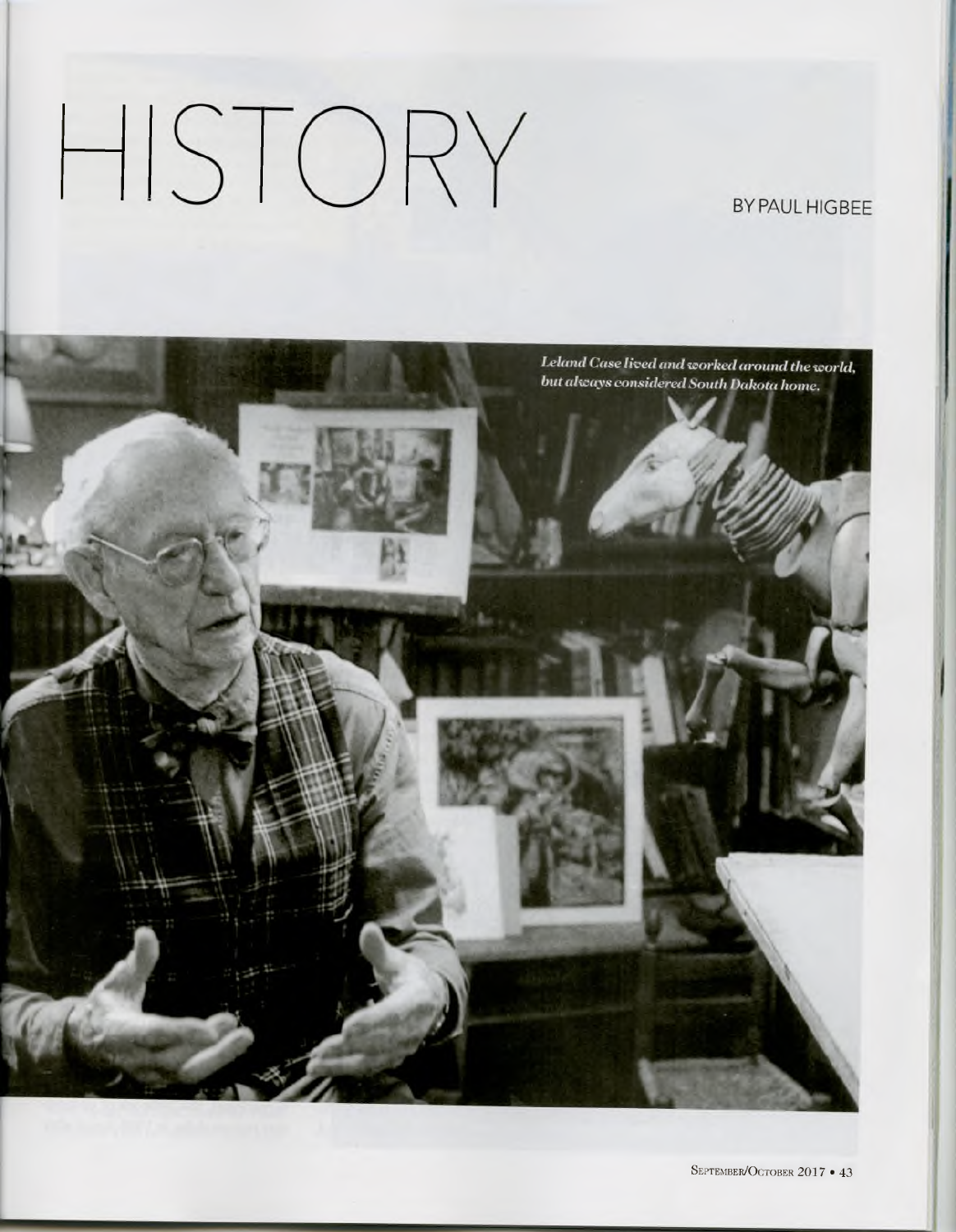

 **PRESERVED AT MITCHELfS PRESERVE AT MITCHELL'S CASE'S ARTIFACTS ARE LELAN CASE'S ARTIFACTS ARE LELAND DAKOTA DISCOVERY MUSEUM AKOTA ISCOVERY MUSEUM** - **THE FORMER FRIENDS OF THE THE FORMER FRIEN S OF THE - MIDDLE BORDER CULTURAL MI LE BOR ER CULTURAL CENTER ADVANCED BY CASE IN CENTER A VANCE BY CASE IN THE193OS. THE1930S.**

The Cases became friends with their neighbors, the Bovees, who ranched cred ground to many Great Plains Na-cred ground to many Great Plains Na tive peoples, but in those years federal law forbade practice of Native religions. law forbade practice of Native religions. The Bovees snubbed their noses at the government, said the butte was theirs, to pray and participate in religious to pray and participate in religious ceremonies. It was South Dakota defiance of federal policy at its best. The up to write of the Lakota culture as up to write of t e Lakota culture as something alive in the contemporary world, not just historical memory, in world, not just istorical memory, in ences in coming years. ences in coming years. Bear Butte acreage. The butte was saand any Native people were welcome and any Native people were welcome Bovees' young neighbor, Leland, grew ways that would startle national audi-

The Case family later lived in Mitchell, Hot Springs, Spearfish and Rapid City. Not surprisingly, the children grew up to enroll at South Dakota's Methodist college, Dakota Wesleyan at Mitchell. That included Leland, although after a couple years he trans-ferred to Macalester College in St. Paul, ferred to Macalester College in St. Paul,

Minnesota. He graduated from that school but then, as always, headed back to the Black Hills. He wrote for - the *Rapid City Daily Journal (*Francis had bought into the paper's ownership) and then the *Lead Daily Call* oned. By this point it was apparent that Leland and Francis had evolved into - professionally, and thoroughly engaging personalities who were persuasive both in person and in print. What's more, each was fearless. Francis's ate would be Majority Leader Lyndon ate would be Majority Leader Lyndon - B. Johnson, and often colleagues cowered before Johnson. Not Francis Case. As for Leland, if he found himself or an institution he was part of disparaged, he'd likely show up on the critic's door- step and ask for an explanation. step and ask for an explanation. before Northwestern University beck-before Nort western University beck remarkably similar men — journalists sometimes-adversary in the U.S. Sen-

paraged in the 1930s was Rotary International, the network of commu- nity service clubs. In 1930, a year after nity service clubs. In 1930, a year after Among institutions sometimes dis-Among institutions sometimes dis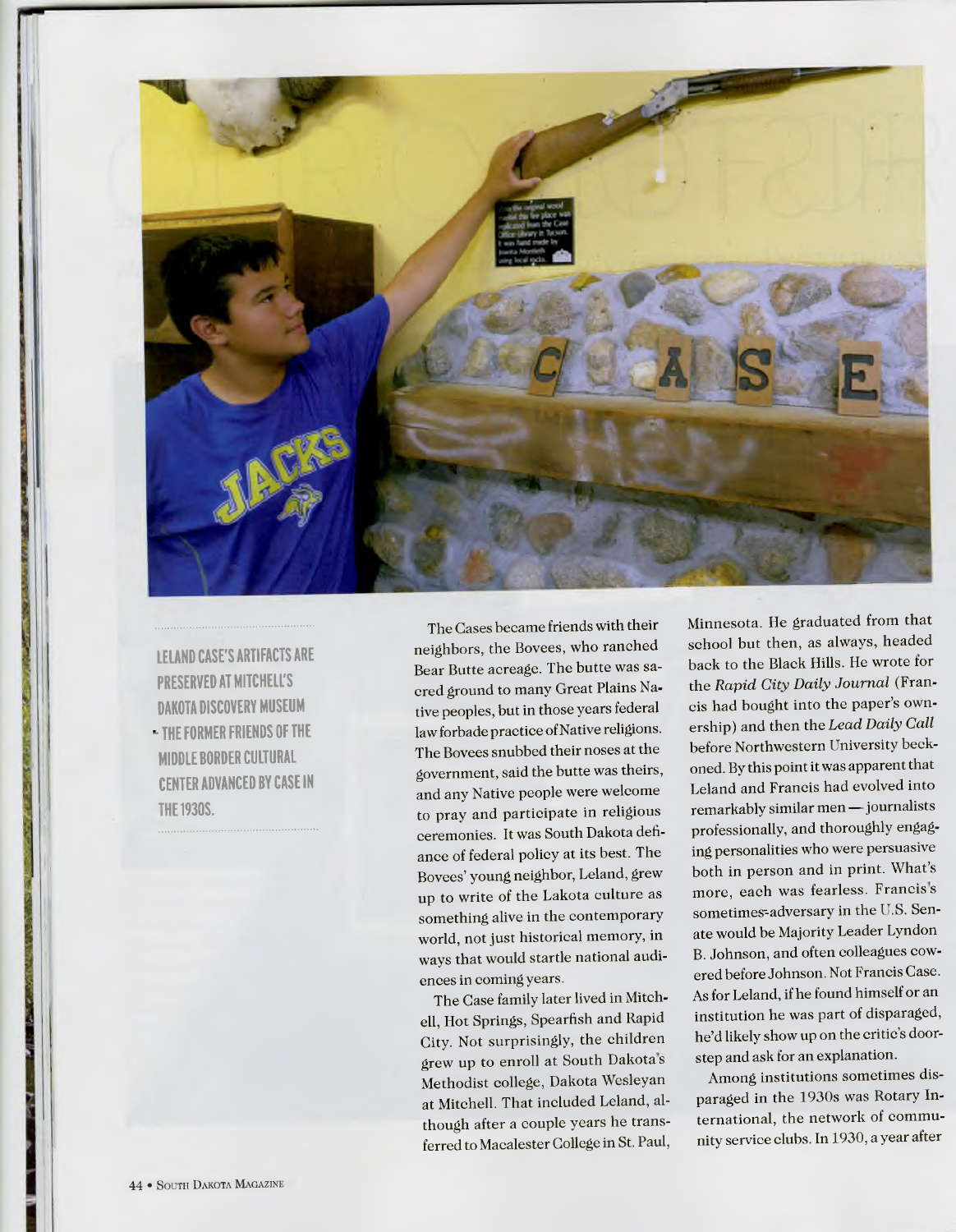publication of his Preacher Smith pamphlet, Leland began writing for pamp let, Leland began writing for zine sent to club members worldwide. zine sent to club members worldwide. Within months he was named editor and for nearly 20 years published quick-paced features, delving into quick paced features, delving into - everything from sports to science, everyt ing from sports to science, but mostly themed around the idea of ordinary people doing extraordi-of ordinary people doing extraordi nary things for their communities. As Americans struggled through the De- pression, Case believed it was vital for pression, Case believed it was vital for everybody to polish skills that would benefit the community as a whole — very much in line with Rotarian philosophy. That felt small-town and unprofessional to some Americans unprofessional to some Americans cated and perhaps elite, including cated and per aps elite, including author Sinclair Lewis. Lewis had dis- missed Rotary clubs a decade earlier missed Rotary clubs a decade earlier in his classic novel, *Babbitt*, so he was perhaps overdue for a visit from the editor of *The Rotarian.* According to editor of *The Rota ian.* According to Jarvis Harriman, who published a fine Leland Case biography in 1994, Lew- is told Case sure, come by for a talk, is told Case sure, come by for a talk, fully intending to send the editor on his way after a few minutes. But Lewis write a story for *The Rotarian.* It was a write a story for*The Rota ian.* Itwas a classic Leland Case encounter. classic Leland Case encounter. *The Rotarian,* a Chicago-based maga-*The Rota ian,* a C icago based maga who considered themselves well edufound Case so engaging that the men talked for hours, and Lewis agreed to

ther writers came much easier,<br>including South Dakota poet<br>Badger Clark, who found a naincluding South Dakota poet ther writers came much easier,<br>
Badger Clark, who found a na-<br>
tional audience through *The Rotarian.* Babe Ruth, H.G. Wells, and Winston Churchill were published during Case's time at *The Rotarian's* helm. Albert Einstein's byline should ap- entist at Princeton, New Jersey, and entist at Princeton, New Jersey, and found him courteous but leery. Other mangled his words — not intentionally, Einstein knew, but because he Badger Clark, who found a na-Case considered it imperative that pear in his magazine. He met the sci-American journalists and editors had thought in German and his concepts were, to say the least, complex. Case proposed what he called a "new idea"



 **CROOKED CREEK RESORT** & **RV PARK CROOKED CREEK RESORT** *&* **RV PARK** *tall* u *a,~~~a,~ "urthe-8!11UY/fill6 -the crowds* **are** *gone and the weather is perfect! 'Ja JI U a CjAM ttinies^ & cjttcuiM ij t& tho \$ IclcJ { fillt the c owds a e gone and the weathe is pe fect! —* 

· 84 RV Sites · Shaded Tent Sites · Motel & Cabins · General Store Located 2 miles south of Hill City with convenient access to Black Hills attractions. Located 2 miles south of Hill City with convenient access to Black Hills attractions.

**Hill City, SD** Hill City, SD | 605-574-2418 | www.CrookedCreekSD.com

#### **LE A R N PLAY**

SOUTH DAKOTA Little Town on the Prairie

Entertainment and the United States of the United States of the United States and Learning and U.S. attend a one-room school<br>In the Wilder Historic Homes tour. Take a covered wagon ride, attend a one-room school<br>In the ses session and try pioneer activities at the Ingalls Homestead. Explore De met's histor by visiting the Loftus Store, the Depot Museum and taking a sightseeing tour. Visit two original Ingalls family homes and De met's first school on the Laura Ingall

#### **E N JO Y STAY**

— not intention-<br>— production of Laura Ingalls Wilder's "These Happy Golden Years." Shop the unique gift and antique stores downtown and attend an outdoor theater

 **2018 P ge nt d tes: July 6, 7,8 •13,14,15\*20,21,22.**

Stay more than a day! De Smet offers restaurants, motels, B&Bs, and campgrounds.

 *[www.des etsd.co](http://www.desmetsd.com)* **• 7** *866 528 7273 - - -*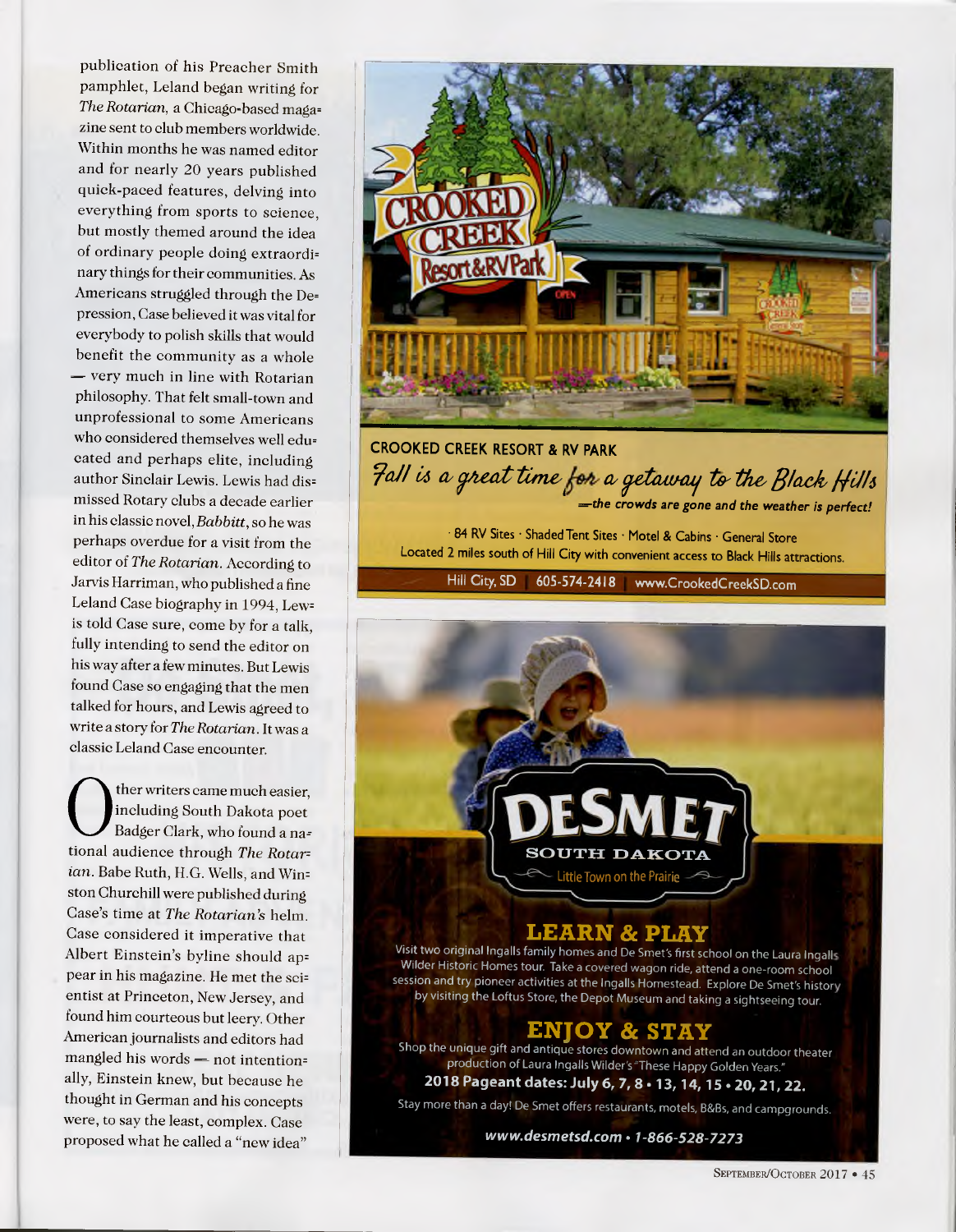



CASE'S PERSONAL OFFICE HAS BEEN RECREATED AT THE DAKOTA DISCOVERY MUSEUM  **IN MITCHELL WITH ARTIFACTS AND BOOKS BROUGHT FROM TUCSON. IN MITCHELL WITH ARTIFACTS AN BOOKS BROUGHT FROM TUCSON.**

 in magazine composition. He would in magazine composition. He would submit questions in writing to Einstein, submit questions in writing to Einstein, involve a translator, and build a feature involve a translator, and build a feature from the scientist's typed responses, unaltered. Einstein joined the long list of people who found it impossible to say no to Leland Case. "Quite frankly," say no to Leland Case. "Quite frankly," Case later wrote, "I recall working up Case later wrote, "I recall working up no feature that generated more per-no feature t at generated more per sonal satisfaction." sonal satisfaction."

But even when working with personalities who would go on to be regarded internationally as 20th century giants, Case's thinking never strayed far from South Dakota. He traveled home regularly, accompanied by his wife Josephine, a musician and teacher he met in Chicago. In South Dakota Case Mitchell successfully advancing his idea of a Friends of the Middle Border cultural center. Part of the Dakota Wesleyan campus, it would preserve Wesleyan campus, it would preserve the arts, humanities and artifacts of the Great Plains which, at the time, worked on his brother's political campaigns and spent time, in the 1930s, in

 appeared in danger of blowing away appeared in danger of blowing away low Midwestern writers who felt the same urgency for cultural preserva-same urgency for cultural preserva tion, agreed to sit on an advisory board. tion, agreed to sit on an advisory board. completely during the Dust Bowl. Carl Sandburg and Laura Ingalls Wilder, fel-Sandburg and Laura Ingalls Wilder, fel

In the 1940s Case wrote a popular Black Hills travel guide, revised and Black Hills travel guide, revised and Hills, Badlands and Lakes tourism Hills, Badlands and Lakes tourism association. The same decade, with Chicago friend Elmo Watson, Case founded The Westerners, a network of clubs (or "corrals") across the country where members met, ate, drank and swapped tales about the Old West. Amateur historians who discussed family lore were as welcome as academics lore were as welcome as academics and published authors. Many corrals still celebrate the West today. reprinted over the years by the Black

 In 1950 Case left *The Rotarian* and In 1950 Case left *The Rota ian* and soon had an idea for *National* Geo-soon ad an idea for *National Geo graphic Magazine.* How about a fea-*g aphic Magazine.* How about a fea ture combining Black Hills history wasn't about to say no to Leland Case wasn't about to say no to Leland Case and travel tips ? *National Geographic*  and travel tips? *National Geog aphic*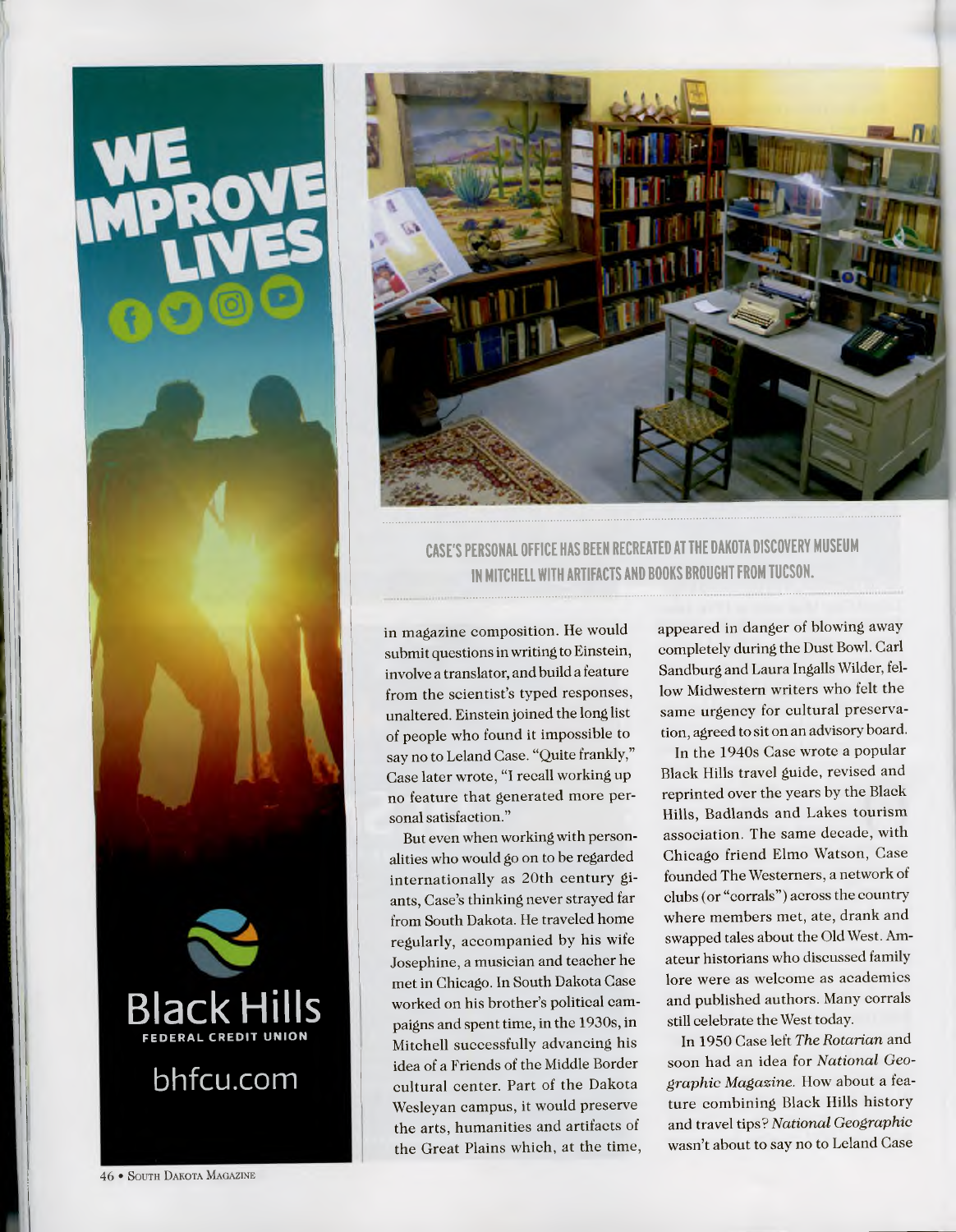writing about his favorite place. It assigned him a photographer. Case visold friends, including the Bovee family ited significant locales and looked up ited significant locales and looked up at Bear Butte. at Bear Butte.

*National Geographic ran the fea*unfortunately, the magazine titled it "Back to the Historic Black Hills," a play on Doris Day's popular Black Hills song on Doris Day's popular Black Hills song three years earlier. The story's content was less playful. Of the region's history Case noted: "A single lifetime bridges Case noted: "A single lifetime bridges it — Custer to Coolidge, gold stampede to uranium rush, Sioux travois to jets at Ellsworth." ture in its October 1956 issue. Rather

 read more than 60 years later, is Case's read more t an 60 years later, is Case's anecdote about a contemporary La-anecdote about a contemporary La kota man, fined \$25 in court for some kota man, fined \$25 in court for some infraction. Case quoted the man telling the judge, "I owe you \$25. You owe me, I pay you." Nearly two decades be-me, I pay you." Nearly two decades be fore the matter exploded into national But most striking about the feature, me for the Black Hills. When you pay

consciousness, who but Leland Case government had seized the Black Hills and owed compensation? and owed compensation? was telling Americans that the federal

By the time the story was published, - Case was once again behind an editor's desk in Chicago, producing a new Methodist magazine called *Together*. Under Case's leadership it grew quick-Under Case's leaders ip it grew quick ly to a circulation topping a million. ly to a circulation topping a million. Like *The Rotarian,* its writing style Like *The Rota ian,* its writing style was easily accessible and fast moving. was easily accessible and fast moving. The magazine featured profiles of personalities both well known and every day. Tips for activities that families could enjoy together were a staple. could enjoy toget er were a staple.

In 1962 Case's world changed when<br>his brother, Senator Case, died in<br>office, hit by a heart attack. Leland his brother, Senator Case, died in office, hit by a heart attack. Leland Inis brother, Senator Case, died in<br>office, hit by a heart attack. Leland<br>was 62 years old and the loss seemed to tell him that if he had projects he hoped to wrap up, now was the time. Over the next few years he began looking for a college or university that

would work with him to establish a Western studies library. Western studies library.

 Case retired from *Together* maga-Case retired from *Togethe* maga zine in 1965. He and Josephine spent zine in 1965. He and Josep ine spent most of their time in Tucson, Arizona, partly because the climate was good veloped, and also because they liked Arizona. But Case's search for a school that would support his project drew his thinking back to South Dakota, personal history library, materials about the Case family (including some of his father's sermons) and dollars to establish a history scholarship. He would encourage colleagues to do-would encourage colleagues to do nate their personal libraries, too. Case nate their personal libraries, too. Case<br>struck a deal with Black Hills State in Spearfish, in the center of the region where significant Western history for a respiratory condition Leland de-for a respiratory condition Leland de once again. He would contribute his played out. played out.

Art Mathison, "I was in college here, even though nobody knew it." His fa-Case told Spearfish newspaperman



### WAKE UP TO MUSTANG!  $\bullet$  Overnight Stays Available • Private Tour/Stay Packages • Perfect for Photographers  $\bullet$  Mustang Herds Nearby n 1999  $\bullet$ *OPEN YEAR ROUND! MMr*  $0.14 - 112$ Black Hills Wild Horse Sanctuary HOT SPRINGS, SD WWW.WILDMUSTANGS.COM

September/October 2017 • 47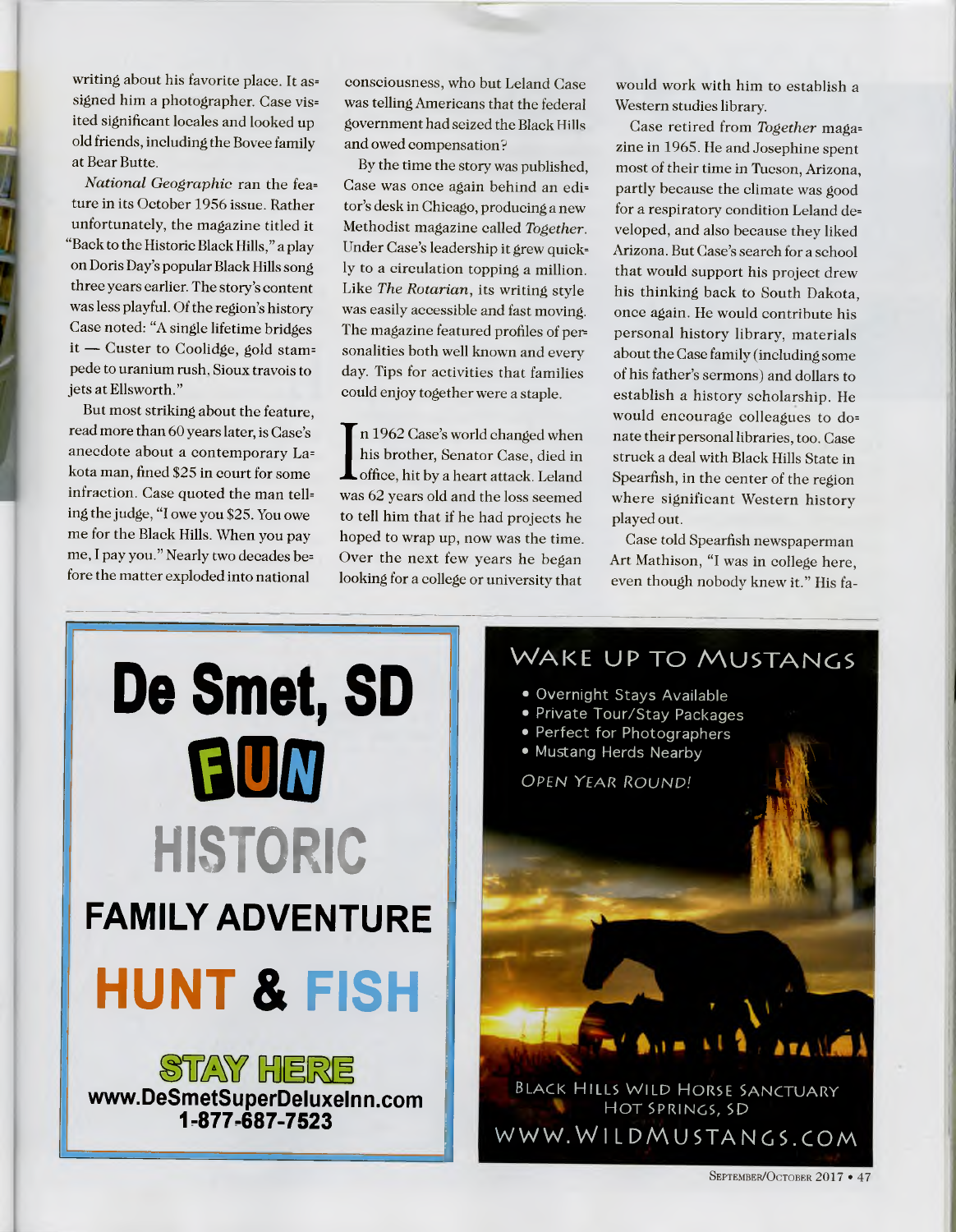

 **WORKED TO ESTABLISH THE CASE WORKE TO ESTABLISH THE CASE THE MIDWEST. AT A WESTERNERS FUNCTION THE MI WEST. AT A WESTERNERS FUNCTION IN HOT SPRINGS HE DISPLAYED A BISON IN HOT SPRINGS HE ISPLAYE A BISON SKULL, THE SYMBOL OF THE ORGANIZATION. SKULL, THE SYMBOL OF THE ORGANIZATION. WESTERNERS, CLUBS ACROSS THE NATION WESTERNERS, CLUBS ACROSS THE NATION DEDICATED TO STUDY AND CELEBRATION OF E ICATE TO STU Y AN CELEBRATION OF**

ther worked in Spearfish in 1917, Leland's junior year in high school, before the community had a high school. As was common practice in state col-As was common practice in state col lege towns then, students wishing to pursue high school diplomas were granted credits if they succeeded in college courses. Case was proud of his college courses. Case was proud of is success, academically and socially, success, academically and socially, among older students, and the experience seemed to spark the love he always had for colleges and universities.

The Leland D. Case Library for Western Historical Studies, located within Black Hills State University's E.Y. Ber-Black Hills State University's E.Y. Bercated in April of 1976. Case delivered a heart-felt speech, calling for volunteer "field historians" who would help de= termine "how bits and pieces of Hills history may be saved from fire, flood, tor he was, he had story tips for historians willing to tackle overlooked hisry Library-Learning Center, was dediand the city dumps." Like the old editory, including the Black Hills' many

connections to the Alaska gold rush. Another story waiting to be told, he said, was how the Black Hills National Forest pioneered federal policy about Forest pioneered federal policy about scientific tree cropping (today his library houses the Black Hills National Case told Mathison that historians might be better off forgetting Wild Bill Hickok, Calamity Jane, Poker Alice Hickok, Calamity Jane, Poker Alice and Fly-Speck Billy, and focusing on Forest Historical Collection). Later, Forest Historical Collection). Later, more important figures. more important figures.

 eland and Josephine visited eland and Josep ine visited Spearfish several times after the library's opening, and Black eland and Josephine visited<br>Spearfish several times after<br>Hills State awarded him an honorary doctorate in 1980. Case didn't stop doctorate in 1980. Case didn't stop researching and writing until the very end of his life. He died in 1986, at age  $\prod_{i=1}^d$ 86, in Tucson. 86, in Tucson.

- There are spots across South Dakota where anyone who knows Leland Case's story can't help but sense his spirit: Bear Butte tops the list, along





48 • South Dakota Magazine